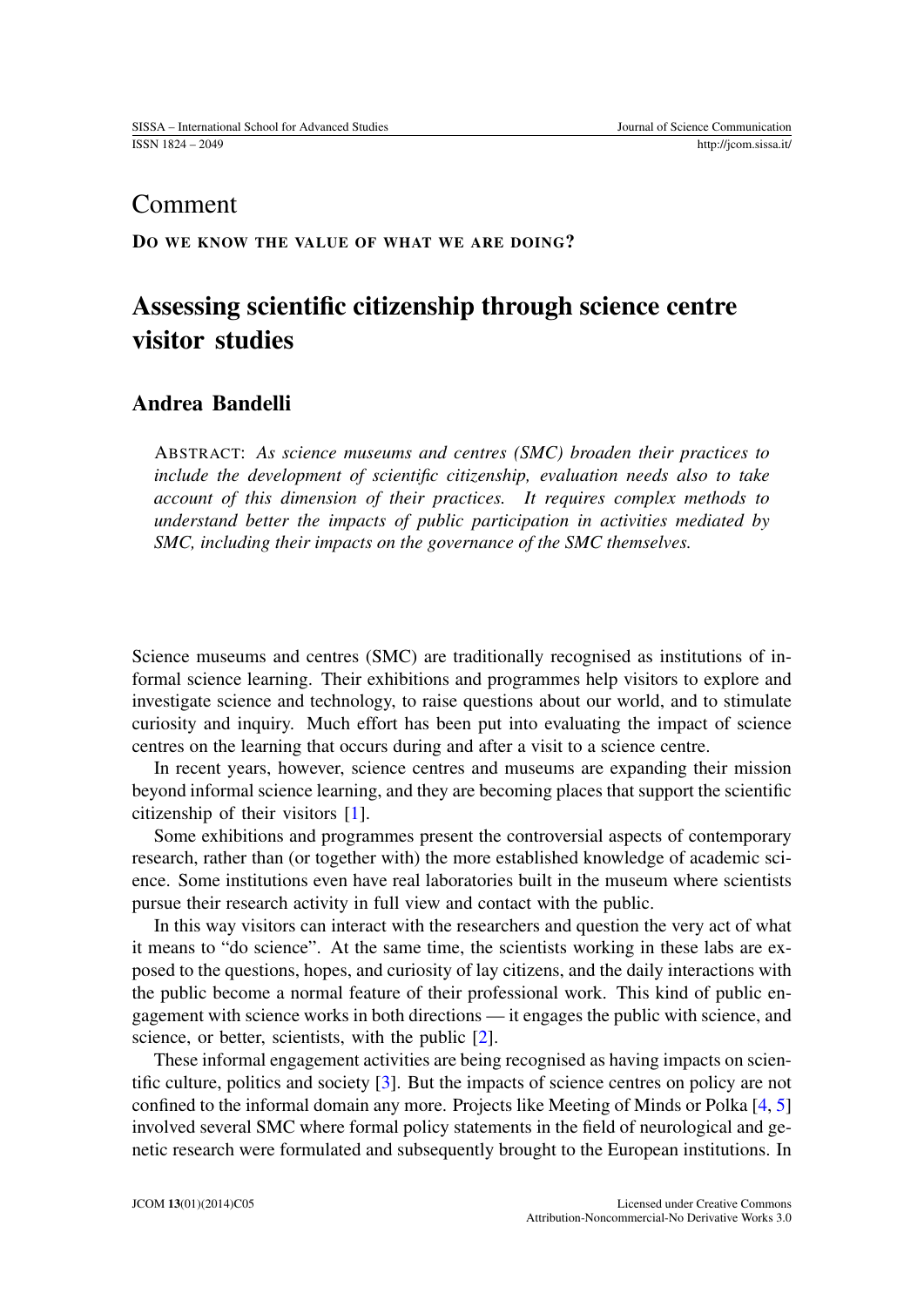2013 the European Commission organised the largest formal public consultation to inform the development of the new framework programme for scientific research in collaboration with 33 SMC in Europe [\[6\]](#page-2-5). In the PLACES project (see also Gema Revuelta's contribution to this Commentary) science centres, festivals and museums in more than 60 cities collaborate with local governments and universities to develop science culture policies.

Science centres and museums are thus effectively enabling two components of scientific citizenship, the scientific competence dimension and the participation dimension. How science centres strengthen scientific competence has been studied in various domains — from the perspective of learning, engagement, literacy, etc. There is still much to understand instead about how they support the participation dimension of scientific citizenship. Basic questions, such as the extent to which the public is aware of science centres as platforms for scientific citizenship, have yet to be tackled. The strategies and modalities to enable participation in SMC also require a much deeper understanding.

Qualitative research has been widely used to assess dialogue and participation activities, and it is so far the preferred choice to evaluate how science centres enable scientific citizenship. But there are a number of limitations in this approach that call for a broader discussion. First is the need for a more systematic definition of scientific citizenship, so that science centres can use it to consistently evaluate their own activities. Second, qualitative research is not always well suited to support comparative and cross-cultural studies, and there are both methodological and practical limitations for science centres to benefit from qualitative research. In this perspective, a more widespread use of quantitative methods will help to overcome the structural limitations of qualitative research for the assessment of scientific citizenship.

We need to understand better the impact of the participation activities that take place in science centres on policy, governance and other decision-making processes, both inside and outside the institution. The science centre field has collectively developed the competences to promote and develop a broad spectrum of participation programmes, from small-scale informal dialogue events to international structured consultation exercises. Yet, it is still difficult to assess fully the impact of such activities, which often have "ripple effects" that go well beyond the stated intentions of each project.

Even more important is to study the scope of these participation activities. Museum visitors can express their scientific citizenship in various contexts: in the museum itself and outside the museum, through their social network of organisations and individuals they are connected to. At the institutional level, public participation can be argued on the basis that science centres produce and mediate scientific culture with the public. How this translates into effective methods for public participation in the governance of the science centre is subject to a number of factors which we are recently starting to study and understand [\[7\]](#page-2-6).

In several cases, however, science centres are also fulfilling the role of "brokers", connecting the public with stakeholders in the governance of science. These include the European Commission, local municipalities, universities, research centres, industries, civil society organisations and many others. Enabling scientific citizenship means that science